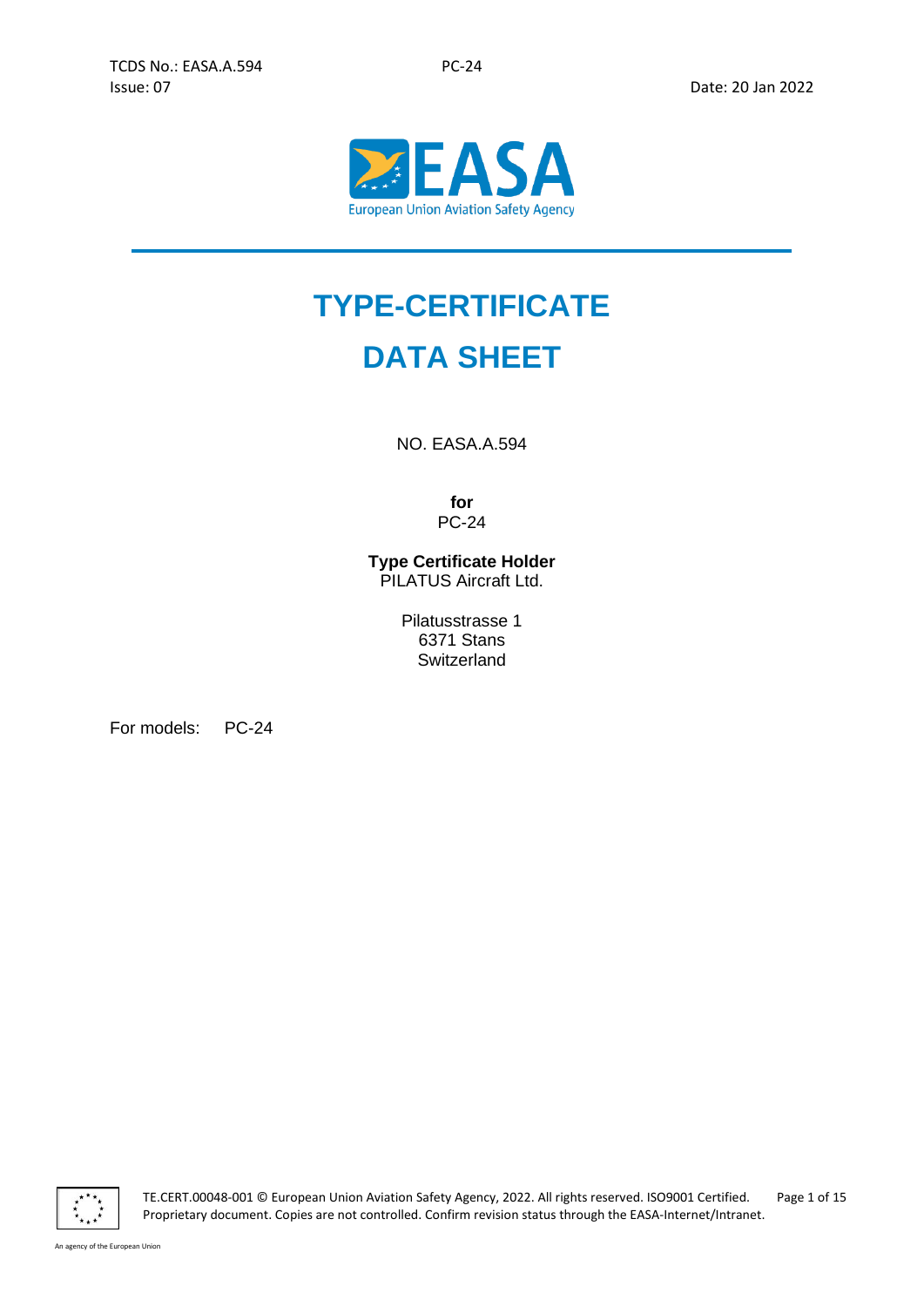Intentionally left blank



TE.CERT.00048-001 © European Union Aviation Safety Agency, 2022. All rights reserved. ISO9001 Certified. Page 2 of 15 Proprietary document. Copies are not controlled. Confirm revision status through the EASA-Internet/Intranet.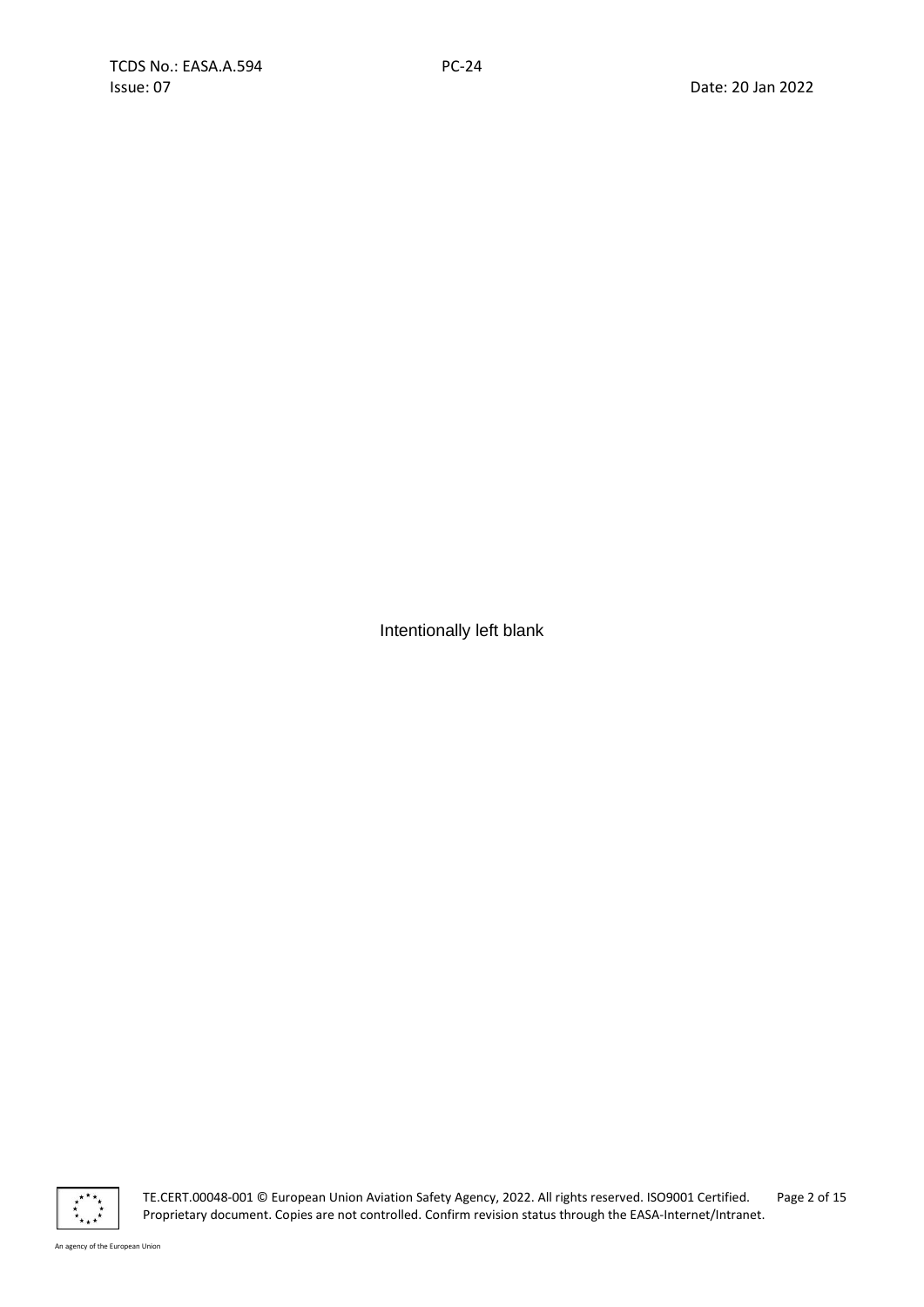## **CONTENTS**

## **SECTION A:PC-24**

- AI. General<br>AII. Certifica
- **Certification Basis**
- AIII. Technical Characteristics and Operational Limitations<br>AIV. Operating and Service Instructions
- Operating and Service Instructions
- AV. Operational Suitability Data (OSD)
- AVI Notes

#### **ADMINISTRATIVE SECTION**

- I Acronyms
- II Type Certificate Holder Record<br>III Change Record
- Change Record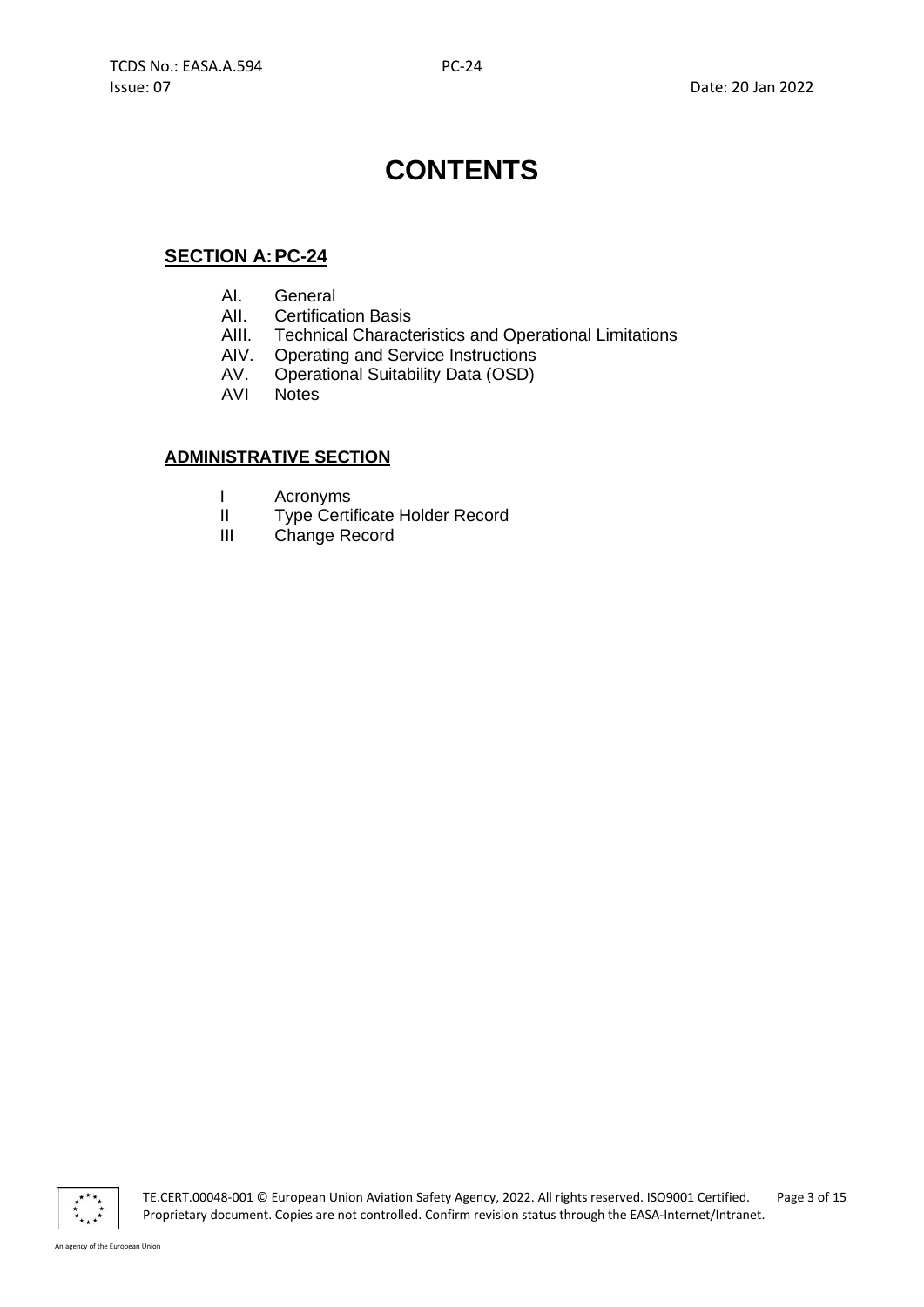## **SECTION A: PC-24**

## **A.I General**

| 1. Type:<br>Variant:                                              |                                                                                                                                                                                                                                                      | <b>PC-24</b>                                                                                                                                                                                                                                                                                                                                                                                                         |  |  |
|-------------------------------------------------------------------|------------------------------------------------------------------------------------------------------------------------------------------------------------------------------------------------------------------------------------------------------|----------------------------------------------------------------------------------------------------------------------------------------------------------------------------------------------------------------------------------------------------------------------------------------------------------------------------------------------------------------------------------------------------------------------|--|--|
| 2. Airworthiness Category:                                        |                                                                                                                                                                                                                                                      | CS-23, Commuter category                                                                                                                                                                                                                                                                                                                                                                                             |  |  |
| 3. Type Certificate Holder:                                       |                                                                                                                                                                                                                                                      | PILATUS Aircraft Ltd.<br>Pilatusstrasse 1, 6371 Stans<br>Switzerland                                                                                                                                                                                                                                                                                                                                                 |  |  |
| 4. Manufacturer:                                                  |                                                                                                                                                                                                                                                      | <b>PILATUS Aircraft Ltd.</b><br>Pilatusstrasse 1, 6371 Stans<br>Switzerland                                                                                                                                                                                                                                                                                                                                          |  |  |
| 5. Certification Application Date:                                |                                                                                                                                                                                                                                                      | 9 July 2012                                                                                                                                                                                                                                                                                                                                                                                                          |  |  |
| 6. EASA Certification Date:                                       |                                                                                                                                                                                                                                                      | 7 December 2017                                                                                                                                                                                                                                                                                                                                                                                                      |  |  |
| <u>A.II Certification Basis</u>                                   |                                                                                                                                                                                                                                                      |                                                                                                                                                                                                                                                                                                                                                                                                                      |  |  |
| 1. Reference Date for determining the<br>applicable requirements: |                                                                                                                                                                                                                                                      | 7 December, 2012                                                                                                                                                                                                                                                                                                                                                                                                     |  |  |
| 2. (reserved)                                                     |                                                                                                                                                                                                                                                      |                                                                                                                                                                                                                                                                                                                                                                                                                      |  |  |
| 3. (reserved)                                                     |                                                                                                                                                                                                                                                      |                                                                                                                                                                                                                                                                                                                                                                                                                      |  |  |
| 4. Certification Basis:                                           |                                                                                                                                                                                                                                                      | EASA CRI A-01 (Refer further to Note 5)                                                                                                                                                                                                                                                                                                                                                                              |  |  |
| 5. Airworthiness Requirements:                                    |                                                                                                                                                                                                                                                      | EASA CS-23, Certification Specifications for Normal,<br>Utility, Aerobatic and Commuter<br>Category Aeroplanes, Amendment 3,<br>Effective 20th July 2012.                                                                                                                                                                                                                                                            |  |  |
| 6. Requirements elected to comply:                                |                                                                                                                                                                                                                                                      | Airborne Communications, Navigation and<br>Surveillance (ACNS).<br>(Refer further to Note 5)                                                                                                                                                                                                                                                                                                                         |  |  |
| 7. Special Conditions:                                            | <b>CRI B-01</b><br><b>CRI B-02</b><br><b>CRI B-03</b><br><b>CRI B-04</b><br><b>CRI B-05</b><br><b>CRI B-152</b><br><b>CRI C-01</b><br><b>CRI C-02</b><br><b>CRI C-05</b><br><b>CRI C-06</b><br><b>CRI C-07</b><br><b>CRI D-01</b><br><b>CRI D-02</b> | Handling and Performance<br><b>High Speed Characteristics</b><br><b>Stall Speed Determination</b><br><b>Contaminated Runways</b><br><b>Stick Pusher</b><br><b>Human Factors</b><br>Sonic Fatigue<br>Pressurisation into Non-Pressurized Areas<br><b>Dynamic Response</b><br>Out of Trim Conditions (Structures)<br>Round-the-clock Gust<br><b>Take-Off Warning System</b><br><b>Extension and Retraction Systems</b> |  |  |



TE.CERT.00048-001 © European Union Aviation Safety Agency, 2022. All rights reserved. ISO9001 Certified. Page 4 of 15 Proprietary document. Copies are not controlled. Confirm revision status through the EASA-Internet/Intranet.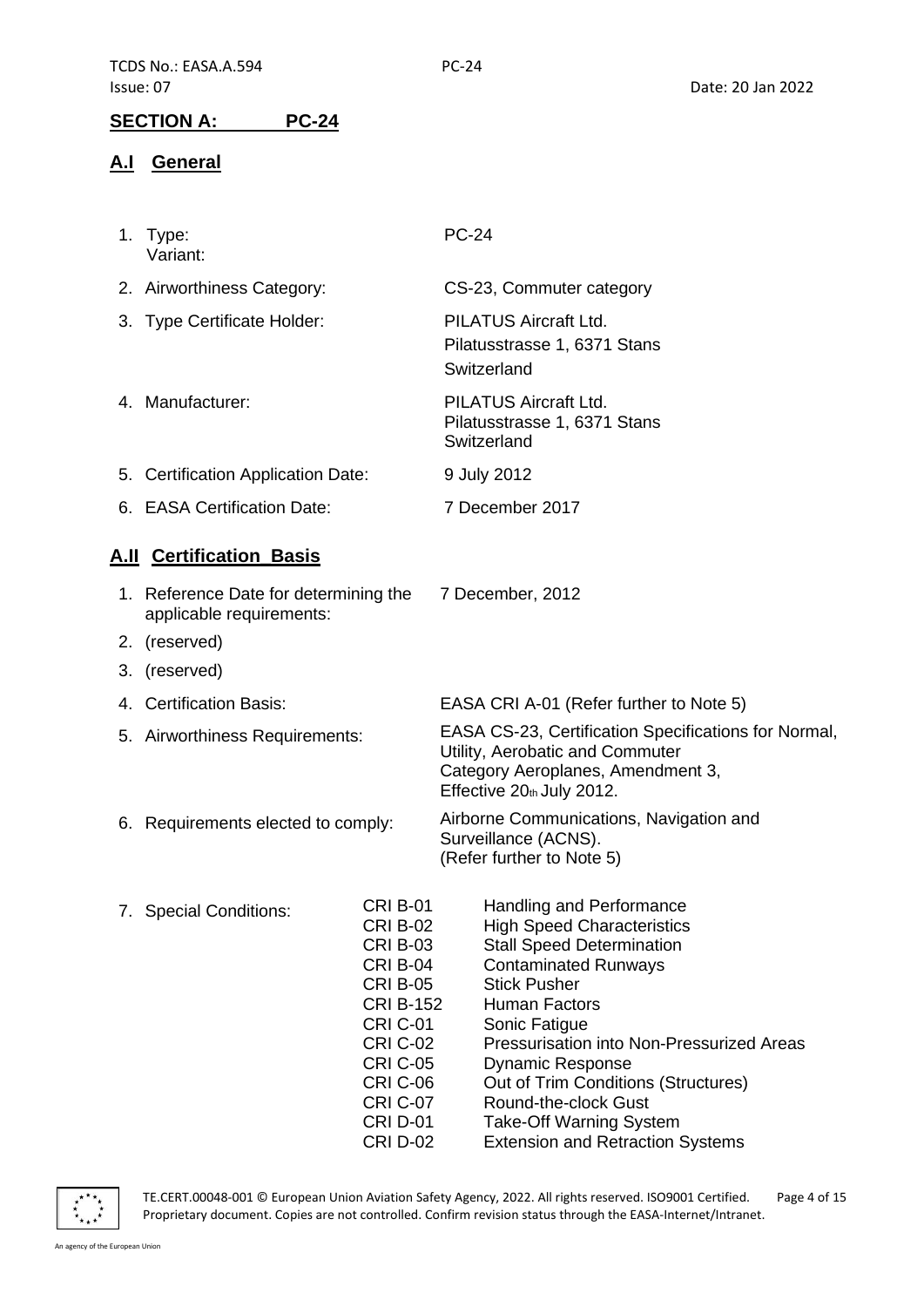|                                | <b>CRI D-03</b><br><b>CRI D-04</b><br><b>CRI D-05</b><br><b>CRI D-06</b><br><b>CRI D-09</b><br><b>CRI E-01</b><br><b>CRI E-04</b><br><b>CRI E-06</b><br><b>CRI E-10</b><br><b>CRI E-11</b><br><b>CRI E-59</b><br><b>CRI E-102</b><br><b>CRI F-01</b><br><b>CRI F-03</b><br><b>CRI F-07</b><br><b>CRI F-15</b><br><b>CRI F-52</b><br><b>CRI F-54</b><br><b>CRI F-58</b><br><b>CRI F-62</b><br><b>CRI F-110</b><br><b>CRI G-02</b><br><b>CRI O-01</b><br><b>CRI O-04</b><br>CRI AWO-101 | Wheels<br><b>Brakes and Braking Systems</b><br>Doors<br><b>Bird Strike</b><br>Operation above 41.000 ft (see note 4)<br><b>Fuel Tank Crashworthiness</b><br>Lines, Fittings and Components<br>Powerplant Fire Extinguishing Systems<br><b>Fuel Tank Ignition Prevention</b><br>Induction System Ice Protection - Cold Soaked<br>Fuel<br>Engine Installation (Rain Conditions)<br><b>Single Point Defueling</b><br><b>Battery Endurance Requirement</b><br>Interaction of Systems and Structures<br>Data Link Services Recording<br>Airworthiness Information Security<br>Protection from effect of HIRF<br>Protection from the effects to lightning strike,<br>indirect effects<br><b>Lithium Battery Installations</b><br>Flight Instrument External Probes - Qualification<br>in extended Icing conditions<br>Auto-throttle<br>Approval process of digital AFM<br>Steep Approach<br>Towbarless towing loads<br>CAT II requirements for CS 23 aeroplane |
|--------------------------------|---------------------------------------------------------------------------------------------------------------------------------------------------------------------------------------------------------------------------------------------------------------------------------------------------------------------------------------------------------------------------------------------------------------------------------------------------------------------------------------|----------------------------------------------------------------------------------------------------------------------------------------------------------------------------------------------------------------------------------------------------------------------------------------------------------------------------------------------------------------------------------------------------------------------------------------------------------------------------------------------------------------------------------------------------------------------------------------------------------------------------------------------------------------------------------------------------------------------------------------------------------------------------------------------------------------------------------------------------------------------------------------------------------------------------------------------------------|
| 8. Exemptions:                 | None.                                                                                                                                                                                                                                                                                                                                                                                                                                                                                 |                                                                                                                                                                                                                                                                                                                                                                                                                                                                                                                                                                                                                                                                                                                                                                                                                                                                                                                                                          |
| 9. Equivalent Safety Findings: | <b>CRI E-56</b><br><b>CRI F-05</b><br><b>CRI F-90</b><br><b>CRI F-108</b><br><b>CRI F-111</b>                                                                                                                                                                                                                                                                                                                                                                                         | <b>Powerplant System Indications</b><br><b>IMA Individual Circuit Protection</b><br>ASI Flaps Markings on PFD<br>ESIS 3rd ATT Indicator (ESIS) Compliance to<br>CS 23.1303<br>Mechanical Magnetic Compass - Flight Deck<br>without Whisky Compass                                                                                                                                                                                                                                                                                                                                                                                                                                                                                                                                                                                                                                                                                                        |

#### 10.Environmental Standards:

Noise: Chapter 1 of ICAO Annex 16, Volume I, amendment 9, Part II to the Chicago Convention and as implemented in Decision No. 2003/4/RM amended by Decision 2009/012/R of The Executive Director of the Agency, on certification specifications providing for acceptable means of compliance for aircraft noise (CS-36, Amendment 2).

CRI F-112 Pressurization and Pneumatic systems – bleed

air level compliance

CRI N-01 Noise Standards. CRI N-02 Reference T/O-speed for Part 23 Jet Noise Certification. CRI N-03 Use of NTO vs. MTO



TE.CERT.00048-001 © European Union Aviation Safety Agency, 2022. All rights reserved. ISO9001 Certified. Page 5 of 15 Proprietary document. Copies are not controlled. Confirm revision status through the EASA-Internet/Intranet.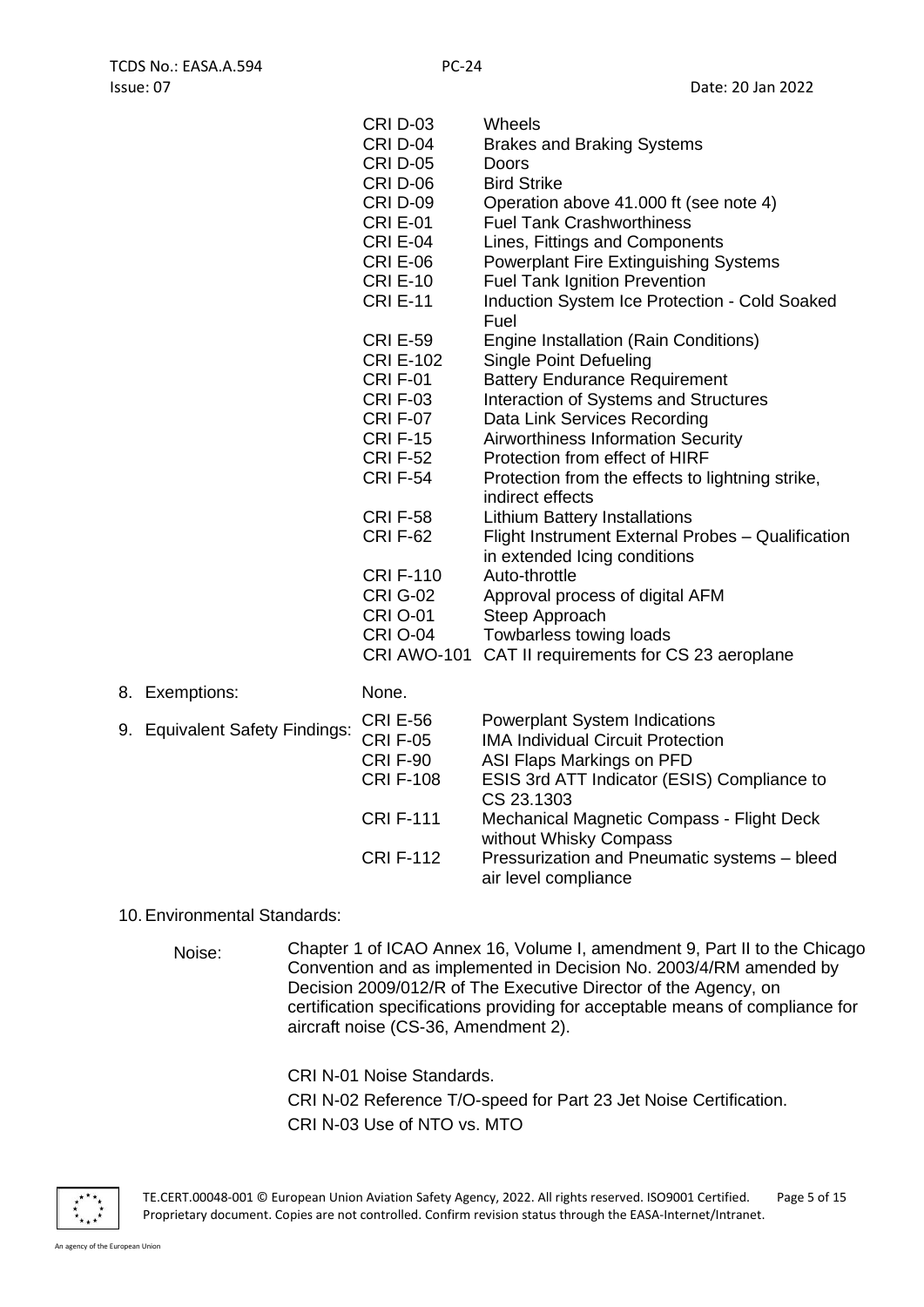- Emissions: Chapter 2 of ICAO Annex 16 Volume II, amendment 6, Part II to the Chicago Convention for the prevention of intentional fuel venting and as implemented in Decision No. 2003/3/RM of The Executive Director of the Agency dated 17 October 2003, on certification specifications providing for acceptable means of compliance for aircraft engine emissions and fuel venting (CS-34).
- 11. Operational Suitability Certification Basis:

| MMEL:             | CS-MMEL, Initial Issue.                      |
|-------------------|----------------------------------------------|
| Flight Crew Data: | CS-FCD, Initial Issue.                       |
| Data:             | Simulator Validation CS-SIMD, Initial Issue. |

12.Eligible S/N: S/N P03, 101 and up.

#### **A.III Technical\_Characteristics\_and\_Operational\_Limitations**

- 1. Type Design Definition: 500.00.24.001
- 2. Description: The PC-24 is a low-wing Business aircraft, powered by two rear-mounted Williams FJ44-4A-QPM twin spool turbofan engines of 3,420 lbs take-off thrust rating, with a T-tail configuration and a retractable undercarriage.

The PC-24 is pressurised with an 8'000 ft cabin altitude at its maximum operating altitude of 45'000ft.

It has a maximum seating capacity of up to 10 passengers in the cabin and 1 or 2 pilots. Standard seating configuration is a 6-seat executive arrangement with forward lavatory and aft galley. The aircraft may be flown with one or two pilots.

A unique feature of the PC-24 shall be the capability of transporting a mixture of passengers and cargo, using the two doors. The PC-24 has a passenger door on the left hand side behind the cockpit, a large cargo door at the back of the cabin on the left hand side behind the wing and two over wing emergency exits, one on each side of the cabin.

The PC-24 aircraft is designed to be able to take-off and land in short airfields (<2'650ft)

#### 3. Dimensions:

| Main Wing Span:  | 17'000 mm (55 ft 9 in) |                         |
|------------------|------------------------|-------------------------|
| Length:          | 16'800 mm (55 ft 1 in) |                         |
| Height:          |                        | 5'400 mm $(17 ft 4 in)$ |
| Total Wing Area: | 30.91 m2               | (332.7 ft2)             |

TE.CERT.00048-001 © European Union Aviation Safety Agency, 2022. All rights reserved. ISO9001 Certified. Page 6 of 15 Proprietary document. Copies are not controlled. Confirm revision status through the EASA-Internet/Intranet.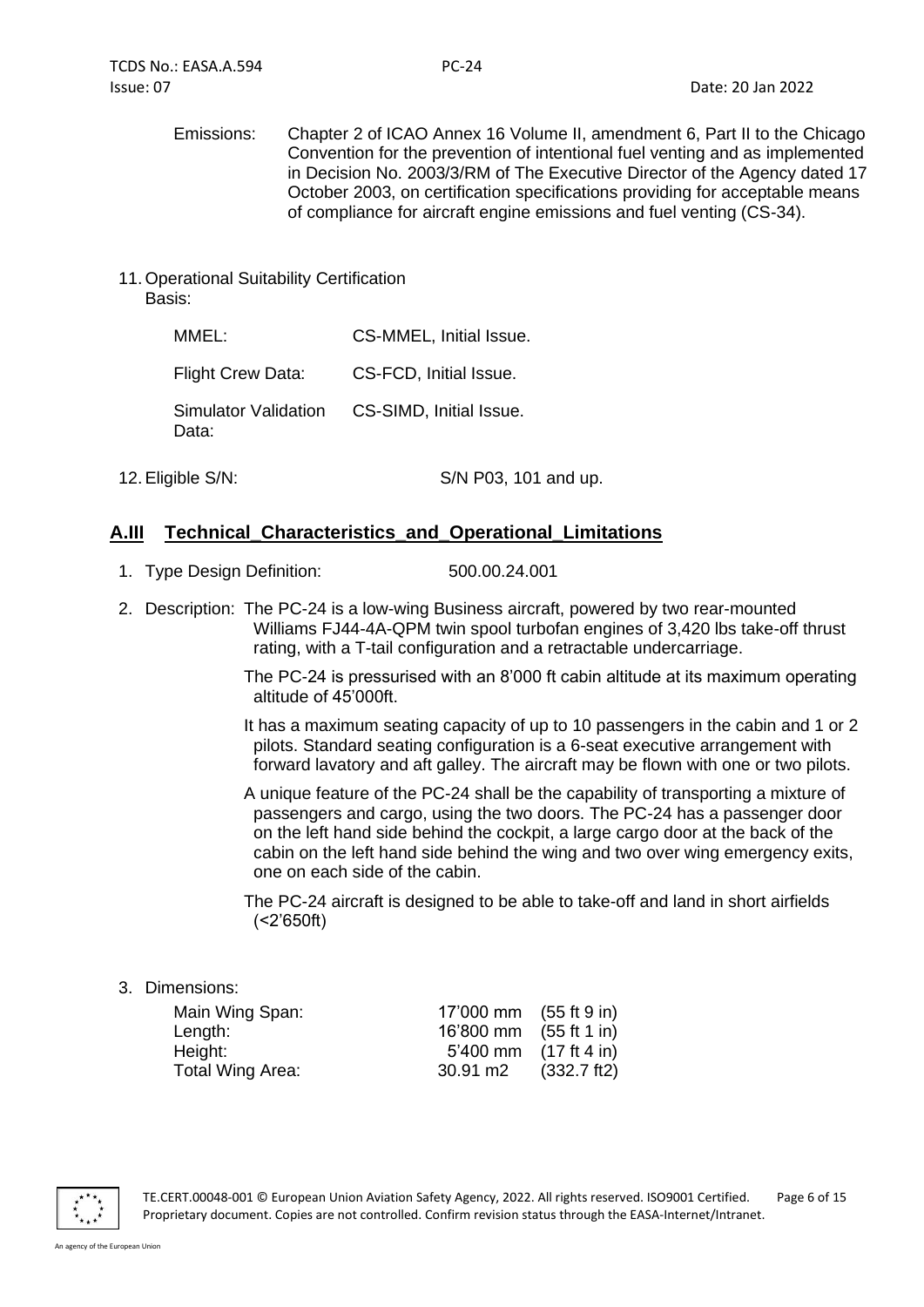4. Engines:

Model: 2 Williams International FJ44-4A-QPM Turbofan engines of 3,420 lbf maximum take-off thrust each, situated in nacelles on each side of the rear fuselage.

Type Certificate: The FJ44-4-QPM is certified by EASA under Type Data Sheet number TCDS IM.E.016 issue 10 dated 4 August 2017.

5. Engine Limits:

Refer to latest revision TCDS No. IM.E.016 Williams International Engine FJ44-4A-QPM.

Oil Temperature: Refer to latest revision TCDS No. IM.E.016 Williams International Engine FJ44-4A-QPM.

6. Fluids:

| 6.1. Fuel:                   |            |                                |       |                                                                                                                                                                                                                                                                                                                                                                                                                                                                            |
|------------------------------|------------|--------------------------------|-------|----------------------------------------------------------------------------------------------------------------------------------------------------------------------------------------------------------------------------------------------------------------------------------------------------------------------------------------------------------------------------------------------------------------------------------------------------------------------------|
|                              |            |                                |       |                                                                                                                                                                                                                                                                                                                                                                                                                                                                            |
| $6.2.$ Oil:                  |            |                                |       |                                                                                                                                                                                                                                                                                                                                                                                                                                                                            |
| 7.<br><b>Fuel capacities</b> |            |                                |       |                                                                                                                                                                                                                                                                                                                                                                                                                                                                            |
| 7.1. Fuel:                   |            |                                |       |                                                                                                                                                                                                                                                                                                                                                                                                                                                                            |
| Total:                       | $3,389$ It |                                |       | 2,721 kg (6,000 lb)                                                                                                                                                                                                                                                                                                                                                                                                                                                        |
| Usable:                      |            |                                |       | 2,705 kg (5,964 lb)                                                                                                                                                                                                                                                                                                                                                                                                                                                        |
| Unusable:                    | 20 It      | $(5.3 \text{ US } \text{Gal})$ | 16 kg | (35 lb)                                                                                                                                                                                                                                                                                                                                                                                                                                                                    |
| 7.2. Oil:                    |            |                                |       |                                                                                                                                                                                                                                                                                                                                                                                                                                                                            |
| Total:                       | $5.5$ It   | $(5.85 \text{ qts})$           |       |                                                                                                                                                                                                                                                                                                                                                                                                                                                                            |
| Usable quantity:             | $4.3$ It   | $(4.63 \text{ qts})$           |       |                                                                                                                                                                                                                                                                                                                                                                                                                                                                            |
|                              |            |                                |       | • Refer to the latest revision Williams International<br>Engine Installation and Operating Instructions<br>110675-201 FJ-44-4A-QPM (73200-201)<br>(including JET A, JET A-1, JP-8, TS-1).<br>• Fuel Anti-Ice Additives are not required.<br>• Refer to the latest revision Williams International<br>Engine Installation and Operating Instructions<br>110675-201 FJ-44-4A-QPM (73200-201)<br>(including Mobil Jet II, Mobil 254)<br>(894 US Gal)<br>3,369 lt (890 US Gal) |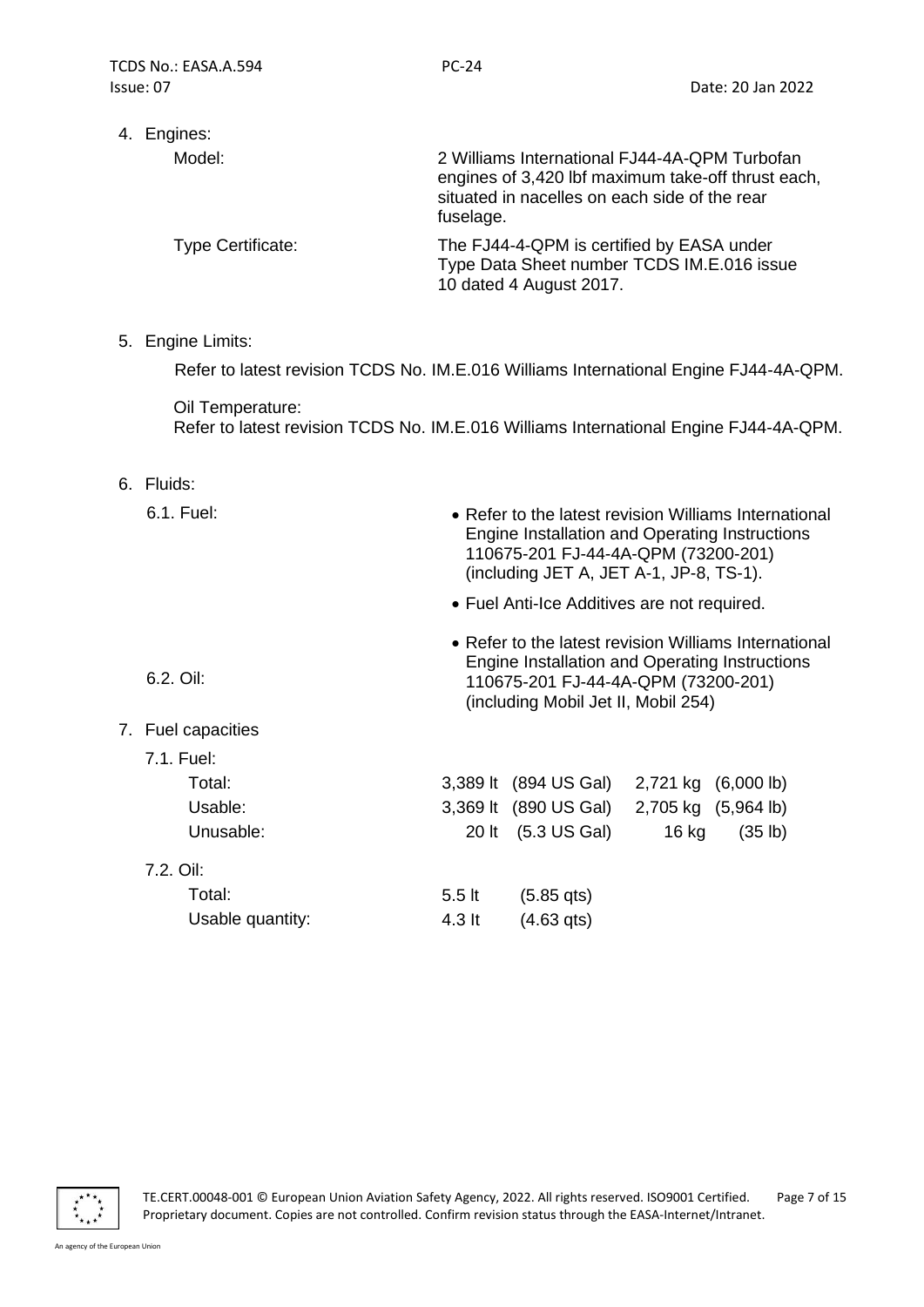|  | 8. Air Speeds:                   |                                 |                                                     |                                                           |                                           |                                    |
|--|----------------------------------|---------------------------------|-----------------------------------------------------|-----------------------------------------------------------|-------------------------------------------|------------------------------------|
|  | <b>VMO</b>                       |                                 | (maximum operating speed)                           |                                                           |                                           | <b>290 KEAS</b>                    |
|  | <b>MMO</b>                       | (maximum operating Mach number) |                                                     |                                                           | 0.74                                      |                                    |
|  | VD                               |                                 | (maximum diving speed)                              |                                                           |                                           | <b>360 KEAS</b>                    |
|  | <b>MD</b>                        |                                 | (maximum diving Mach number)                        |                                                           |                                           | 0.81                               |
|  | VA                               |                                 | (manoeuvring speed) at MTOW                         |                                                           |                                           | <b>185 KEAS</b>                    |
|  | VC                               |                                 | (design cruising speed)                             |                                                           |                                           | <b>290 KEAS</b>                    |
|  | <b>VFE</b>                       |                                 | (max. flap extended speed)                          |                                                           | (Take-Off) Flap<br>$8^{\circ}$            | <b>200 KEAS</b><br><b>200 KEAS</b> |
|  |                                  |                                 |                                                     |                                                           | 15° (Approach) Flap<br>33° (Landing) Flap | 175 KEAS                           |
|  | <b>VLO</b>                       |                                 |                                                     | (maximum landing gear operating speed) Extension          |                                           | <b>250 KEAS</b>                    |
|  |                                  |                                 |                                                     |                                                           | Retraction                                | <b>200 KEAS</b>                    |
|  | <b>VLE</b>                       |                                 |                                                     | (maximum landing gear extended speed)                     |                                           | <b>250 KEAS</b><br>82 KCAS         |
|  | <b>VSO</b>                       | configuration)                  |                                                     | (stall speed, ISA, sea level, max landing weight, landing |                                           |                                    |
|  | 9. Maximum Operating             |                                 | 13'716 m / 45'000 ft                                |                                                           |                                           |                                    |
|  | Altitude:                        |                                 | (see note 4)                                        |                                                           |                                           |                                    |
|  |                                  |                                 |                                                     |                                                           |                                           |                                    |
|  | 10. Operational<br>Capabilities: |                                 |                                                     | IFR Day/Night; VFR Day/Night, FIKI (Note 6)               |                                           |                                    |
|  |                                  |                                 |                                                     |                                                           |                                           |                                    |
|  |                                  |                                 |                                                     |                                                           |                                           |                                    |
|  | 11. Maximum Weight:              |                                 | For aircraft 101 - 130 Post SB 42-002, and 131 - Up |                                                           |                                           |                                    |
|  | Taxi and ramp                    |                                 | 8'345 kg                                            | $(18'400$ lbs)                                            |                                           |                                    |
|  | Take-off                         |                                 | 8'300 kg                                            | $(18'300$ lbs)                                            |                                           |                                    |
|  | Landing                          |                                 | 7'665 kg                                            | $(16'900$ lbs)                                            |                                           |                                    |
|  | Zero fuel                        |                                 | 6'450 kg                                            | (14'220 lbs)                                              |                                           |                                    |
|  |                                  |                                 | For aircraft 101 - 130 Pre SB 42-002 (see Note 13)  |                                                           |                                           |                                    |
|  | Taxi and ramp                    |                                 | 8'050 kg                                            | (17'750 lbs)                                              |                                           |                                    |
|  | Take-off                         |                                 | 8'005 kg                                            | $(17'650$ lbs)                                            |                                           |                                    |
|  | Landing                          |                                 | 7'370 kg                                            | $(16'250$ lbs)                                            |                                           |                                    |
|  | Zero fuel                        |                                 | 6'100 kg                                            | $(13'450$ lbs)                                            |                                           |                                    |
|  |                                  |                                 |                                                     |                                                           |                                           |                                    |

TE.CERT.00048-001 © European Union Aviation Safety Agency, 2022. All rights reserved. ISO9001 Certified. Page 8 of 15 Proprietary document. Copies are not controlled. Confirm revision status through the EASA-Internet/Intranet.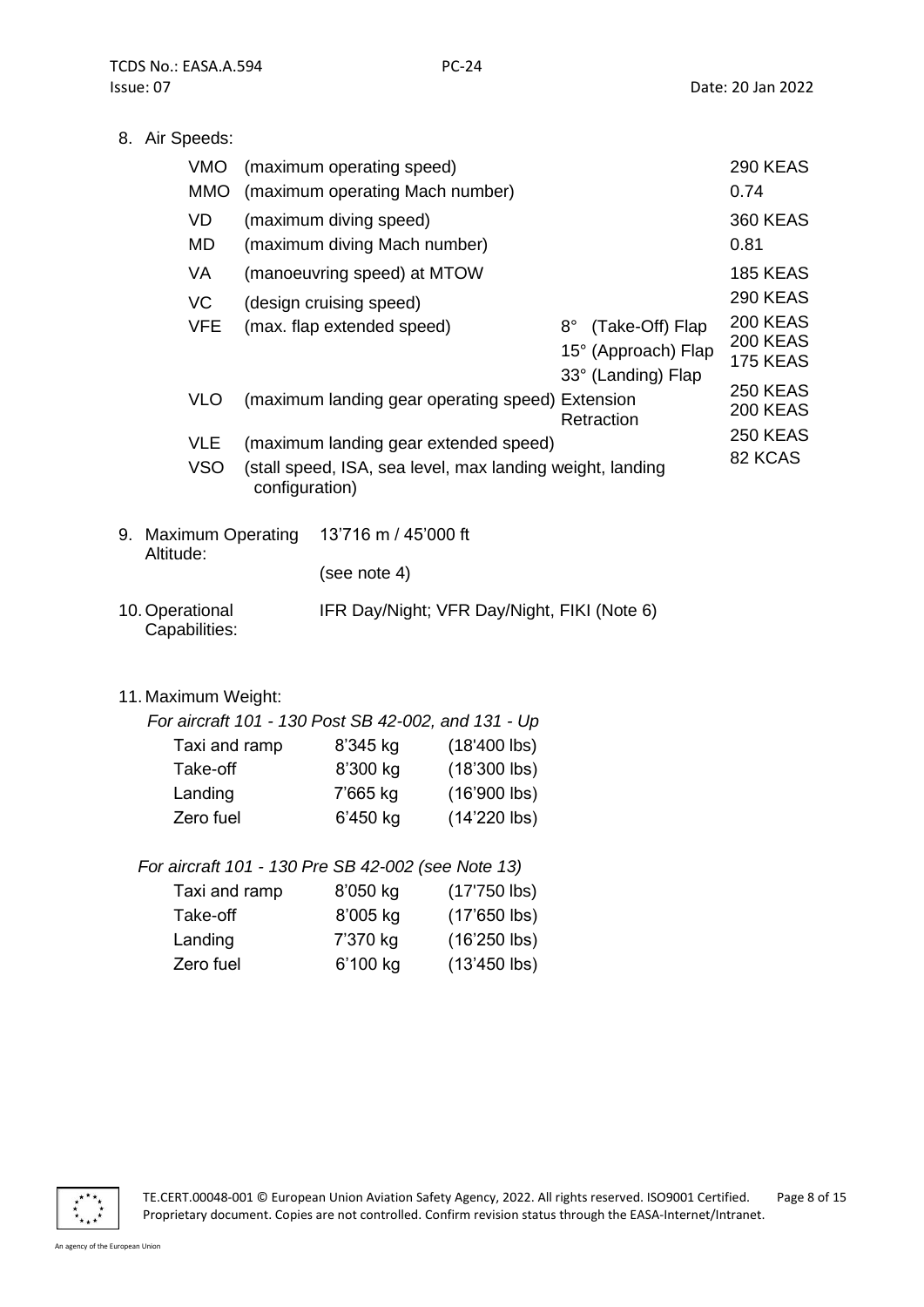#### 12. Centre of Gravity Range:

Figure shows the PC-24 Centre of Gravity (CG) limits, which accommodate all of the foreseen passenger and cargo loadings. For aircraft 101 - 130 Post SB 42-002, and 131 - Up







13. Mean Aerodynamic Chord (MAC):

1.997 m (6ft 6")

14. Levelling Means: Refer to the PC-24 Airplane Flight Manual, Section 6



TE.CERT.00048-001 © European Union Aviation Safety Agency, 2022. All rights reserved. ISO9001 Certified. Page 9 of 15 Proprietary document. Copies are not controlled. Confirm revision status through the EASA-Internet/Intranet.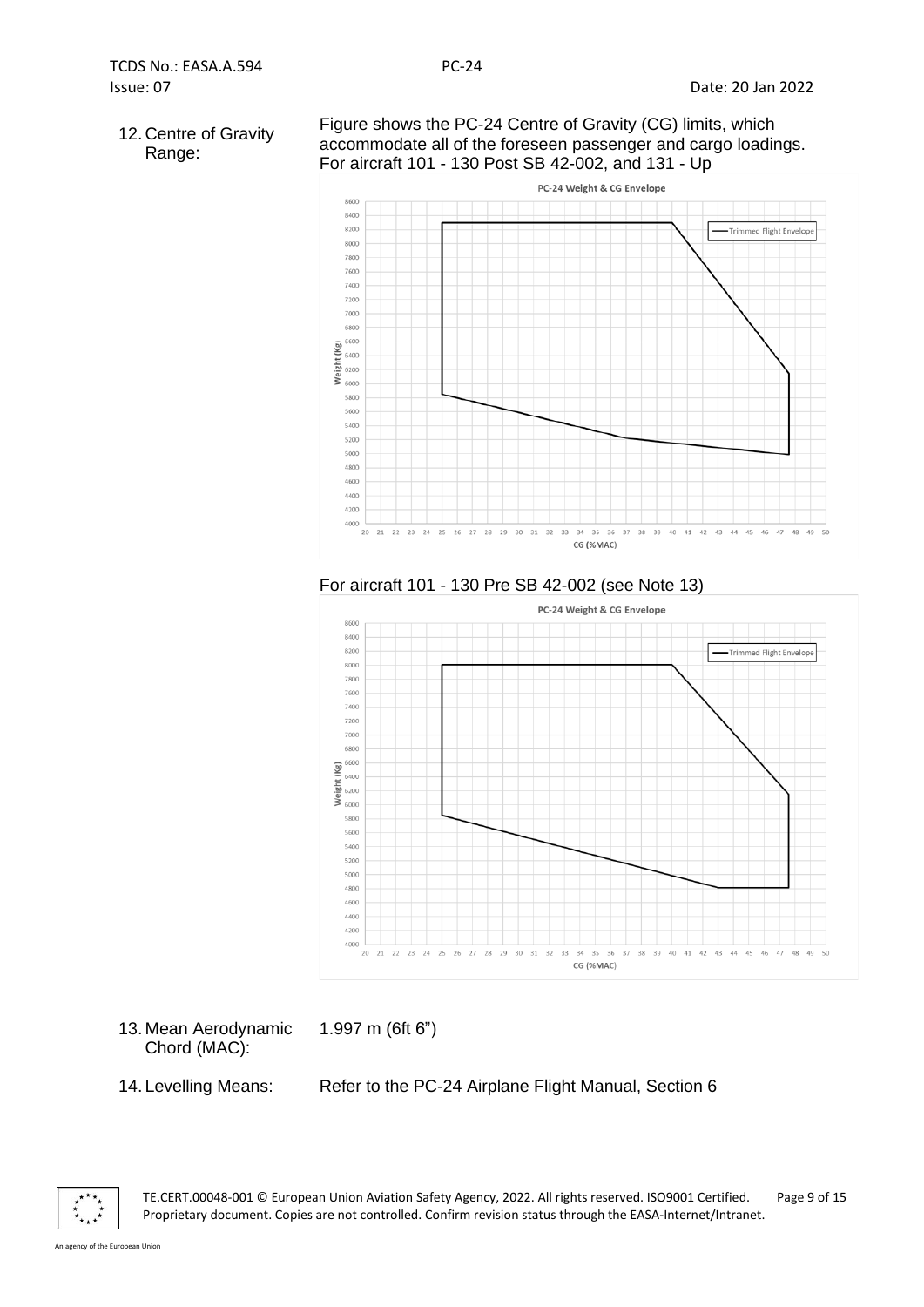| 15. Minimum Flight Crew: 1 Pilot           |                                                                                                                                                                                                                 |                                                                      |                                                                                                                                           |  |  |
|--------------------------------------------|-----------------------------------------------------------------------------------------------------------------------------------------------------------------------------------------------------------------|----------------------------------------------------------------------|-------------------------------------------------------------------------------------------------------------------------------------------|--|--|
|                                            | (see Note 8))                                                                                                                                                                                                   |                                                                      |                                                                                                                                           |  |  |
| 16. Maximum Passenger<br>Seating Capacity: | Executive Interiors Configuration: 8 PAX excluding pilot seats (see<br>Note 9, 10 and 11). An optional fit allows two additional infants to be<br>carried at the first seating row on the left and right sides. |                                                                      |                                                                                                                                           |  |  |
|                                            | Commuter Interior Configuration: 10 PAX excluding pilot seats. (see<br>Note 9, 10 and 11).                                                                                                                      |                                                                      |                                                                                                                                           |  |  |
|                                            |                                                                                                                                                                                                                 |                                                                      | Refer to the PC-24 Airplane Flight Manual, Section 6, for passengers<br>and flight crew loading instructions and approved configurations. |  |  |
| 17. Exit: Nb. and Type:                    | 3 exits (fwd cabin LH passenger door and two over wing emergency<br>exits, one on each side of the cabin) and 1 cargo door (LH rear cabin)                                                                      |                                                                      |                                                                                                                                           |  |  |
| 18. Baggage / Cargo<br>Loading:            | Refer to the PC-24 Airplane Flight Manual, Section 6                                                                                                                                                            |                                                                      |                                                                                                                                           |  |  |
| 19. Wheels and Tyres:<br>19.1. Wheels:     |                                                                                                                                                                                                                 | Nose Landing Gear: Parker 40-479<br>Main Landing Gear: Parker 40-478 |                                                                                                                                           |  |  |
| 19.2. Tyres:<br>Nose Landing Gear:         | <b>Dimensions</b><br>450x190-5                                                                                                                                                                                  | <b>Ply Rating</b><br>8 (PR)                                          | <b>Speed Rating</b><br>190 (MPH)                                                                                                          |  |  |
| Main Landing Gear:                         | 24x7.7                                                                                                                                                                                                          | 10 (PR)                                                              | 190 (MPH)                                                                                                                                 |  |  |

## **A.IV Operating\_and\_Service Instructions**

| 1. Aircraft Flight Manual (AFM):<br>Airplane operation must be in accordance with the EASA approved PC-24 Airplane Flight<br>Manual and AFM supplements as define below: |                                                                                                            |  |  |  |
|--------------------------------------------------------------------------------------------------------------------------------------------------------------------------|------------------------------------------------------------------------------------------------------------|--|--|--|
| S/N P03, 101 and up                                                                                                                                                      | Pilatus Report No. 02371                                                                                   |  |  |  |
| 2. Aircraft Maintenance Manual (AMM):<br>S/N P03, 101 and up                                                                                                             | Airplane maintenance must be in accordance with the document as defined below:<br>Pilatus Report No. 02378 |  |  |  |

- 3. Structural Repair Manual (SRM): Airplane Repairs must be in accordance with the document as define below: S/N P03, 101 and up Pilatus Report No. 02379
- 4. Flight Crew Operating Manual (FCOM) S/N P03, 101 and up Pilatus Report PC-24 No. 02383



TE.CERT.00048-001 © European Union Aviation Safety Agency, 2022. All rights reserved. ISO9001 Certified. Page 10 of 15 Proprietary document. Copies are not controlled. Confirm revision status through the EASA-Internet/Intranet.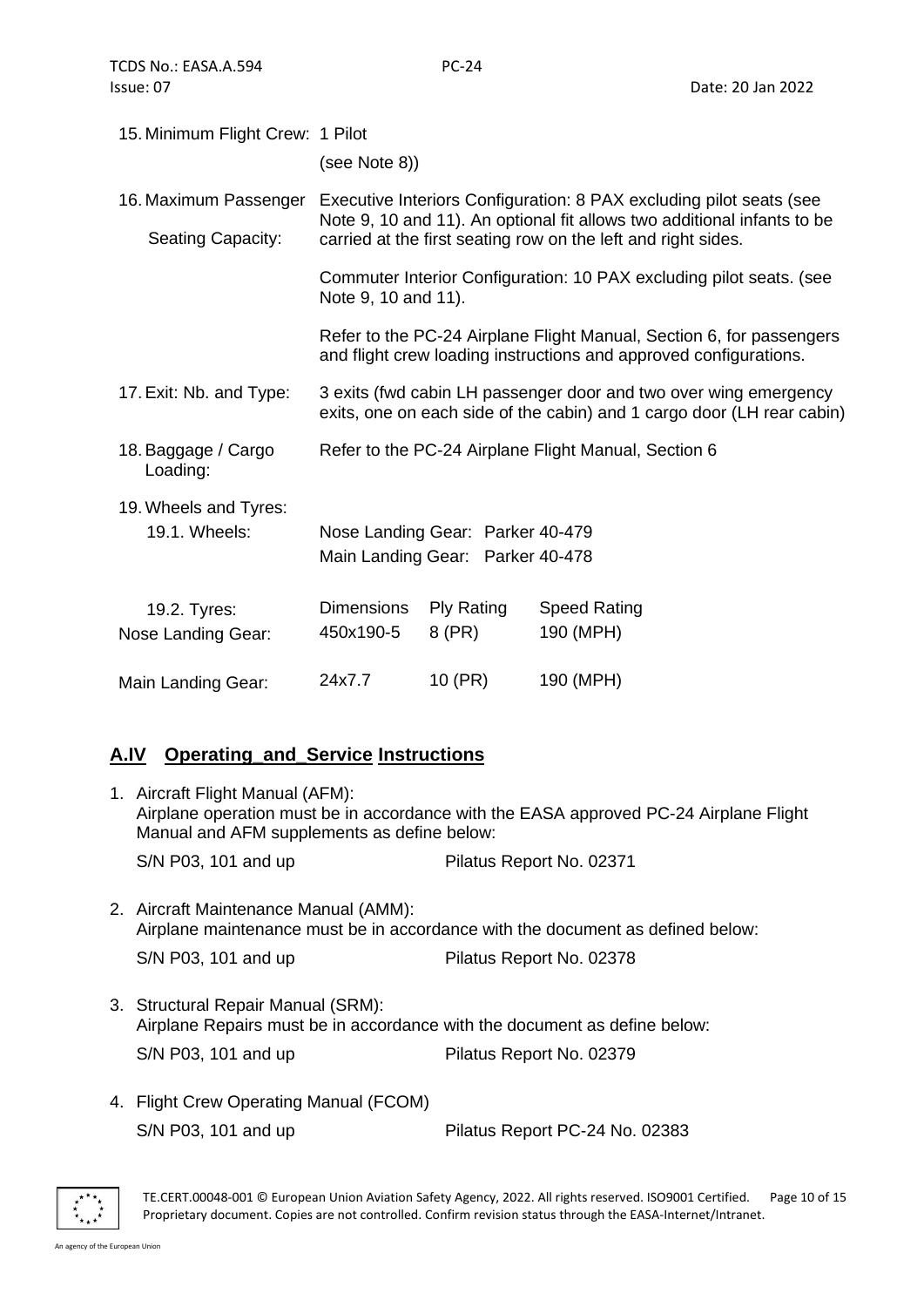- 5. Service Bulletins (SBs): All Pilatus PC-24 Bulletin are listed in the following document: S/N P03, 101 and up Pilatus Report No. 02430
- 6. All Pilatus PC-24 Service Letters are listed in the following document:

S/N P03, 101 and up Pilatus Report No. 02431

7. RVSM capability for PC-24 S/N P03, 101 and subsequent: All airplanes equipped with Honeywell APEX system are RVSM capable, provided the operator follows the AFM Issue 003 Revision 1 (or later revisions) and the AMM Issue 005 Revision 00, or later EASA approved revisions.

## **A.V Operational Suitability Data (OSD)**

1. Master Minimum Equipment List (MMEL) Pilatus Report PC-24 No 02384, latest

approved revision

2. Flight Crew Data Pilatus Report PC-24 No 02423, latest approved revision, as per the table below:

| Manufacturer  | Aircraft<br>model/name | License<br>endorsement | Variants | Complex | SP/<br>SP HPA/<br><b>MP</b> | OE GM /<br>OEB/<br>OSD FC<br>available | Remarks      |
|---------------|------------------------|------------------------|----------|---------|-----------------------------|----------------------------------------|--------------|
|               | <b>PC-24</b>           |                        |          |         |                             |                                        |              |
| Pilatus       | PC-24 AYT              |                        |          |         |                             |                                        |              |
| Aircraft Ltd. | <b>PC-24 TF</b>        | <b>PC-24</b>           | X        | X       | SP HPA                      | X                                      | OSD FC PC-24 |
|               | PC-24 AYT/TF           |                        |          |         |                             |                                        |              |

3. Simulator Data Validation Data Roadmap (VDR) report ER-24-001168, latest approved revision

TE.CERT.00048-001 © European Union Aviation Safety Agency, 2022. All rights reserved. ISO9001 Certified. Page 11 of 15 Proprietary document. Copies are not controlled. Confirm revision status through the EASA-Internet/Intranet.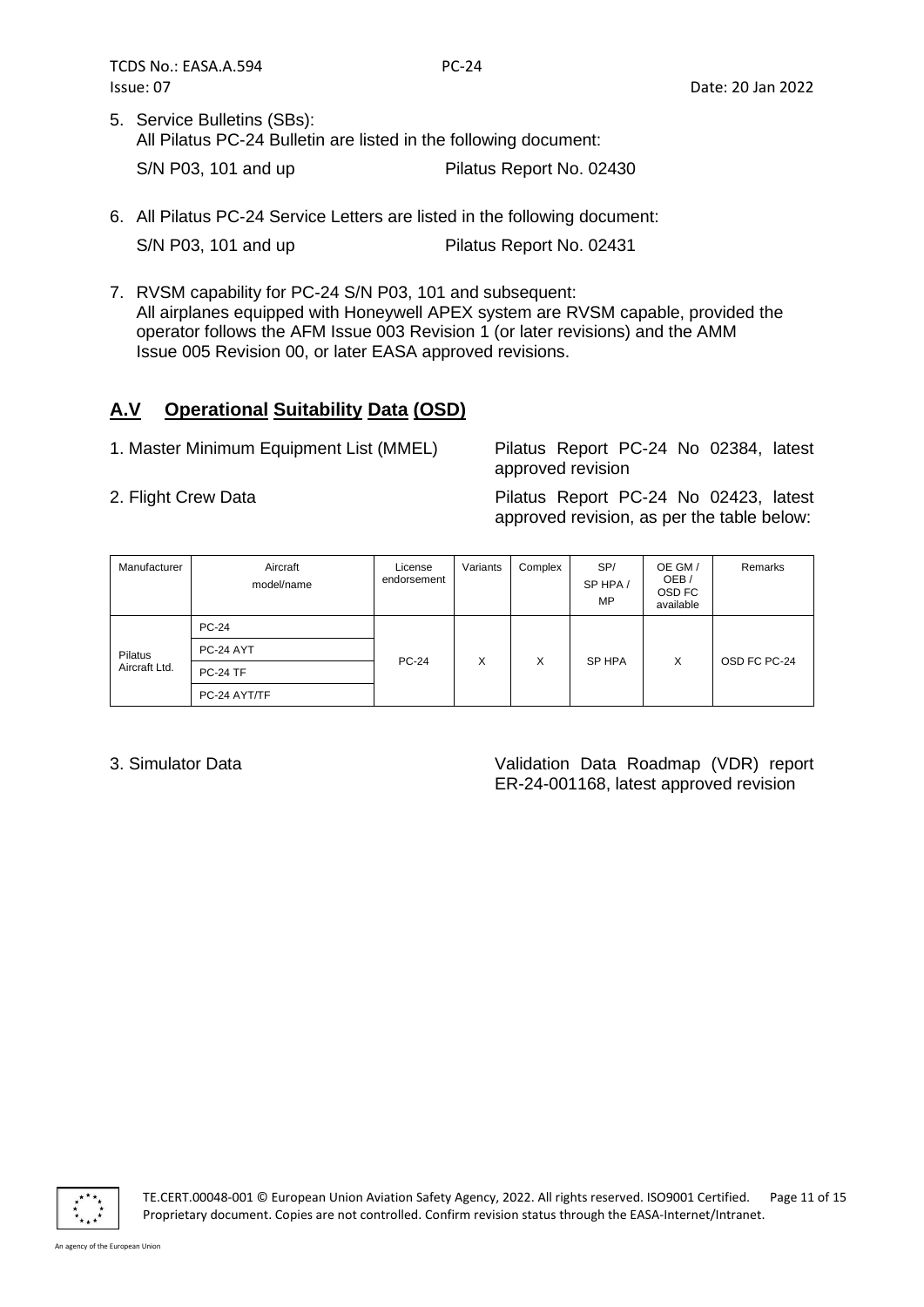## **A.VI Notes**

- 1. Requirements for the issue of the C. of A.
	- − The minimum required equipment as prescribed in the applicable airworthiness regulations must be installed on the individual aircraft for certification.
	- − Current weight and balance data, a list of equipment included in the certification empty weight and loading information when necessary must be provided for each aircraft when the C.o.A. will be issued.

The certification empty weight and balance data shall include the unusable fuel and the total engine oil as specified:

- − Airplane Flight Manual is required.
- 2. Placards

All required placards as listed in the Pilatus Aircraft Flight Manual, and subsequent approved revisions, must be installed in the appropriate locations.

- 3. Continued Airworthiness
	- Airworthiness Limitations are contained in Chapter 4 of the Pilatus AMM. These Limitations may not be changed without EASA approval.
	- Current weight and balance data together with a list of equipment included in the certificated empty weight, and loading instructions, when necessary, must be provided for each airplane at the time of original certification.
	- Only interior configurations described in the official Pilatus AFM are approved for installation in the PC-24 aircraft.
- 4. High altitude operations

PC-24 airplanes have been approved for high altitude operations (altitudes above 41,000 feet), by Special Conditions. Any modifications to the pressure vessel must be approved in accordance with the requirements as shown in the certification basis. This includes modifications which could result in a pressure vessel opening, either through crack-growth or antenna loss, greater than 2.65 sq.in.

5. To support European operators and ensure that the PC-24 aircraft complies to the airspace rules, at initial TC, Pilatus elected to comply with Airborne Communications, Navigation and Surveillance (ACNS), reference CS ACNS initial issue dated 17 December 2013.

For the Major Change project EASA n°60077318 introducing RNP AR, Pilatus elected to comply with the following sections of CS-ACNS issue 2 dated 26 April 2019, Subpart C — Navigation (NAV):

- Subsection 6 Supplementary specifications for RNP authorisation required (RNP AR)
- Subsection 7 Supplementary specifications for applications for advanced RNP (A-RNP)
- Subsection  $8 -$  Supplementary specifications supporting radius to fix  $(RF)$
- Subsection 10 Supplementary specifications supporting parallel offset

As CS-ACNS is continuously developed and updated, Pilatus may choose in the future to elect to comply with new sections or amendments.



TE.CERT.00048-001 © European Union Aviation Safety Agency, 2022. All rights reserved. ISO9001 Certified. Page 12 of 15 Proprietary document. Copies are not controlled. Confirm revision status through the EASA-Internet/Intranet.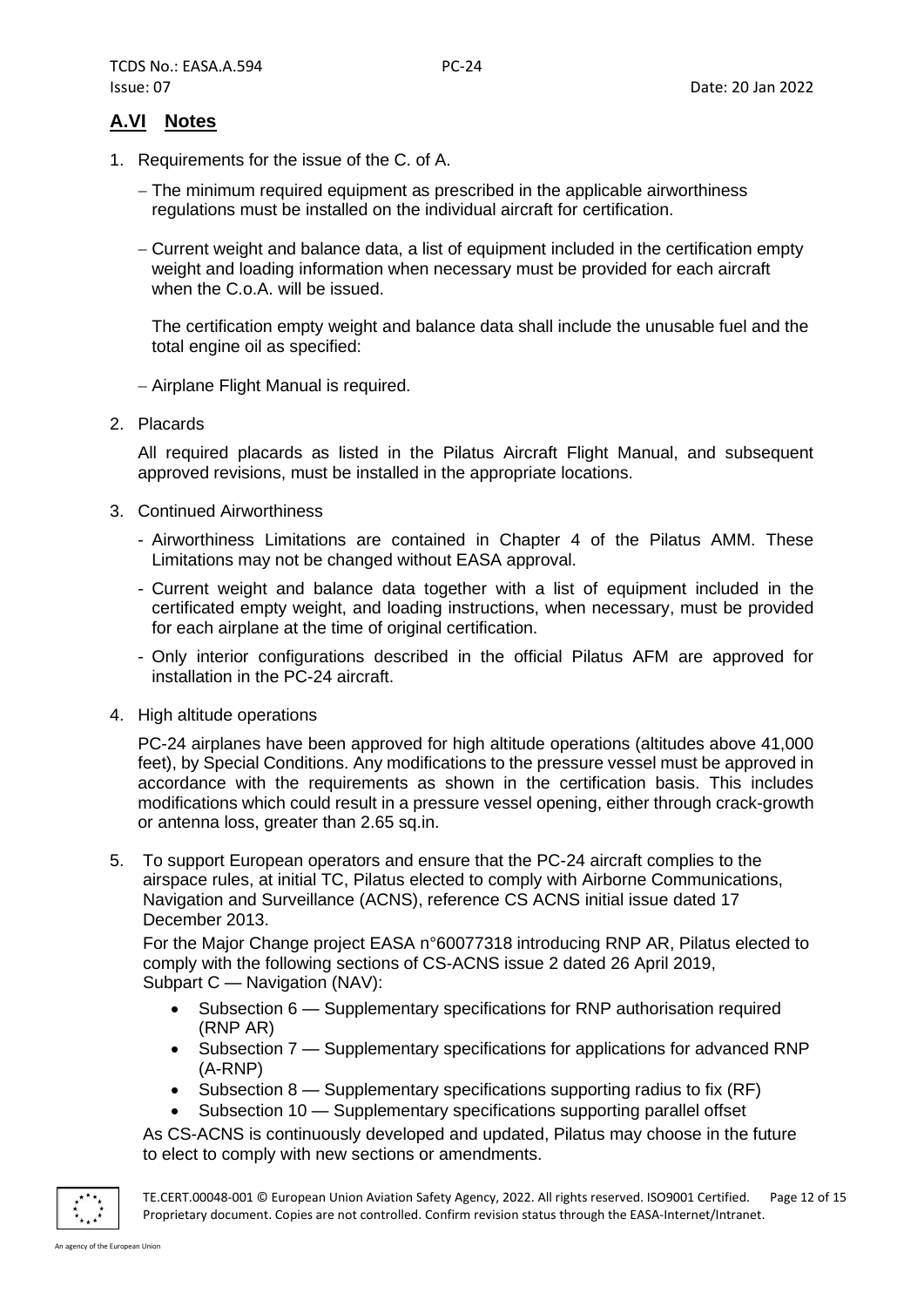For Thermal/acoustic insulation materials the standards of US 14 CFR Part 23 Amdt. 1 thru 62, §23.856 [23-62] are met.

For Ice protection beside the CS23.1419 and Special Condition F-62 requirements the standards of US 14 CFR Part 23 Amdt. 1 thru 62, §23.1419 [23-43] are met.

For Special Conditions (SC) and Equivalent Safety Findings (ESF), which are listed in the CRI A-01 and are part of the applicable certification basis refer further to the Annex to EASA.A.594

- 6. The PC-24 is approved for flight into known or forecasted icing. Compliance has been shown i.a.w. CS-23.1419 and SC F-62.
- 7. The PC-24 S/N P03, 101 and subsequent equipped with Honeywell APEX system are RVSM capable. The commercial designation of the Honeywell APEX system as installed on the PC-24 is the PC-24 Advanced Cockpit Environment (ACE™).
- 8. Approval for operation with a minimum crew of one pilot is based upon the cockpit equipment installation and arrangement evaluated during certification testing. No significant changes may be made to the installed cockpit equipment or arrangement (EFIS, autopilot, avionics, etc.), except as permitted by the approved MMEL, without prior approval.
- 9. All replacement seats (crew and passenger), although they may comply with TSO C127, must also be demonstrated to comply with CS 23.321, 23.395, 23.561, 23.562, and 23.785.
- 10. The foam cushion build up of all seats (crew and passenger) may not be altered. Any deviations in the foam construction or stiffness must be demonstrated by test to comply with the listed CS 23 paragraphs
- 11. During single pilot operation, the pilot occupies the left hand cockpit seat and an additional passenger may occupy the right hand cockpit seat
- 12. Aircraft Classification

In accordance with the EU Regulation (EC) 216/2008 definitions, the PC-24 is a "complex motor powered aircraft".

In accordance with the EU "Air Ops" Regulation (EC) 965/2012 definitions, the PC-24 is a "Performance Class A aeroplane".

In addition, the type certification basis of the baseline PC-24 product is CS-23 Amdt. 3 in the commuter category. However, considering the new definitions introduced in CS-23 Amdt. 5 §23.2005, the PC-24 is considered as equivalent to an aeroplane in the new normal category with:

- Aeroplane certification level: "Level 4"
- Aeroplane performance level "High speed"
- 13. All aircraft MSN 101-130 have been retrofitted with SB 42-002.

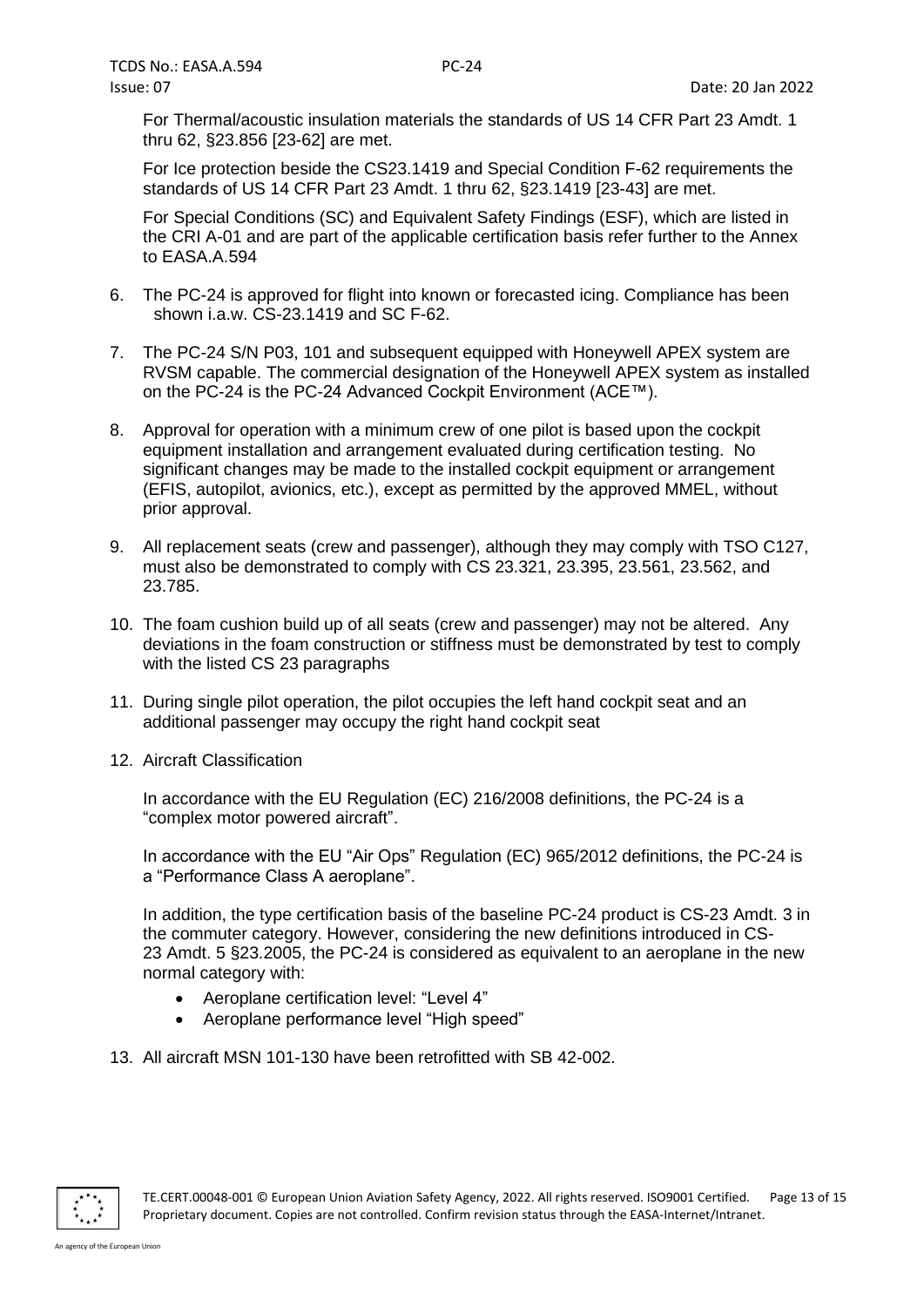## **ADMINISTRATIVE SECTION**

#### **I. Acronyms & Abbreviations**

| A.C.         |                          | <b>Advisory Circular</b>                     |
|--------------|--------------------------|----------------------------------------------|
| A.D.         |                          | <b>Airworthiness Directive</b>               |
| AMM          | -                        | Aircraft Maintenance Manual                  |
| C.o.A.       |                          | Certificate of Airworthiness                 |
| <b>CRI</b>   |                          | <b>Certification Review Item</b>             |
| <b>CS</b>    | —                        | <b>Certification Specification</b>           |
| <b>EASA</b>  | $\overline{\phantom{0}}$ | European Union Aviation Safety Agency        |
| <b>EFIS</b>  |                          | <b>Electronic Flight Information System</b>  |
| <b>FADEC</b> | $\equiv$                 | <b>Full Authority Digital Engine Control</b> |
| <b>FIKI</b>  |                          | Flight Into Known Icing                      |
| <b>FOCA</b>  | $\overline{\phantom{0}}$ | Swiss Federal Office of Civil Aviation       |
| <b>IAS</b>   |                          | <b>Indicated Airspeed</b>                    |
| <b>ICAO</b>  |                          | International Civil Aviation Organization    |
| <b>IFR</b>   |                          | <b>Instrument Flight Rules</b>               |
| <b>KCAS</b>  | $\overline{\phantom{0}}$ | Calibrated Airspeed [knots]                  |
| <b>KEAS</b>  |                          | <b>Equivalent Airspeed [knots]</b>           |
| <b>KIAS</b>  |                          | Indicated Airspeed [knots]                   |
| Lt           |                          | Litres                                       |
| <b>MAC</b>   |                          | Mean Aerodynamic Chord                       |
| <b>MMEL</b>  |                          | <b>Master Minimum Equipment List</b>         |
| N.A.A.       | —                        | <b>National Aviation Authority</b>           |
| <b>OSD</b>   |                          | <b>Operational Suitability Data</b>          |
| <b>RVSM</b>  | —                        | <b>Reduced Vertical Separation Minimum</b>   |
| <b>TCDS</b>  |                          | <b>Type Certificate Data Sheet</b>           |
| <b>VFR</b>   |                          | <b>Visual Flight Rules</b>                   |

#### **II. Type Certificate Holder Record**

PILATUS Aircraft Ltd. Pilatusstrasse 1 6371 Stans **Switzerland**